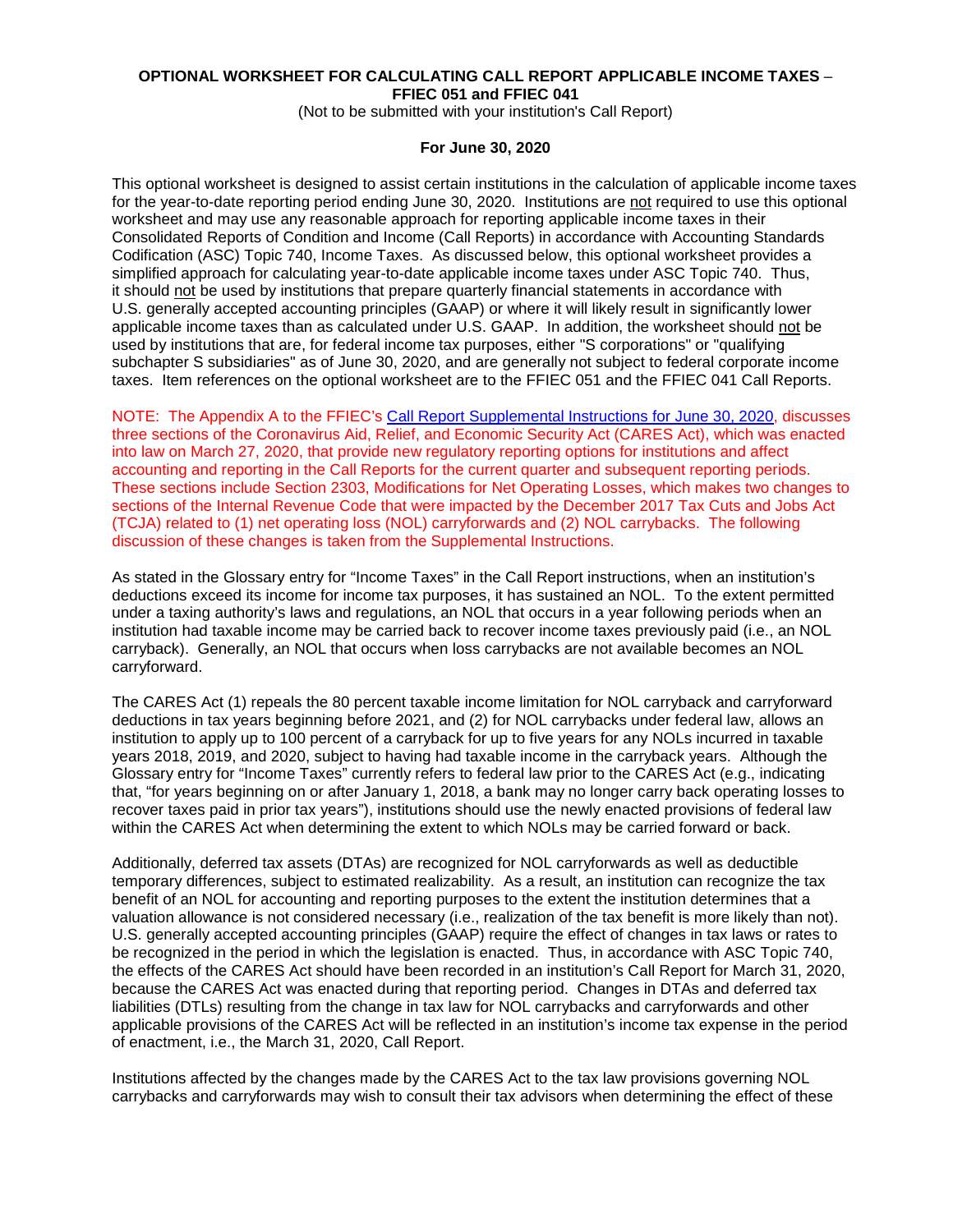changes on the amounts to be reported for DTAs, DTLs, and the current and deferred portions of their applicable income taxes in their Call Reports for reporting periods during 2020.

The discussion above about the accounting for an enacted change in tax law is consistent with the discussion of the accounting and reporting consequences of the TCJA in the banking agencies' January 2018 [Interagency Statement on Accounting and Reporting](https://www.fdic.gov/news/news/financial/2018/fil18006a.pdf) Implications of the New Tax Law and related guidance in the agencies' Optional Tax Worksheet for Calculating Call Report Applicable Income Taxes for recent quarters (see, for example, the [tax worksheet for December 31, 2019\)](https://www.fdic.gov/regulations/resources/call/crinst/2019-12/taxwksht-123119.pdf).

The following discussion indicates certain specific situations where the use of this optional worksheet is not appropriate.

Applicable income taxes on income before discontinued operations – This optional worksheet assists in the calculation of applicable income taxes on the amount reported in Schedule RI, item 8.c, "Income (loss) before applicable income taxes and discontinued operations." This calculation applies to institutions that report no amounts in Schedule RI, item 11, "Discontinued operations, net of applicable income taxes." If your institution reports any "Discontinued operations" in Schedule RI-E, item 3, then applicable income taxes generally must be computed on your institution's income (loss) (including both item 8.c of Schedule RI and the "Discontinued operations" in items 3.a.(1) and 3.b.(1) of Schedule RI-E). This amount must then be allocated between Schedule RI, item 9, "Applicable income taxes (on item 8.c)," and Schedule RI-E, items 3.a.(2) and 3.b.(2), "Applicable income tax effect," in a reasonable and consistent manner. For additional information, institutions should contact their assigned Call Report analyst. If you do not know the analyst assigned to your institution, state member institutions should contact their Federal Reserve District Bank; national institutions, FDIC-supervised banks, and savings associations should contact the FDIC's Data Collection and Analysis Section in Washington, D.C., by telephone at (800) 688-FDIC (3342).

Alternative minimum tax – This optional worksheet is designed to assist in the calculation of an institution's applicable income taxes under the regular corporate tax system. Some institutions may have been subject to higher income taxes under the corporate alternative minimum tax (AMT) system for tax years beginning on or before December 31, 2017. The TCJA repealed the corporate AMT for tax years beginning on or after January 1, 2018. The TCJA also made any existing AMT credit carryovers refundable over several years starting with tax years beginning on or after December 31, 2017. However, Section 2305 of the CARES Act amended the AMT refund period in the TCJA to allow institutions with AMT credits to recover the entire amount of the credits in 2020 rather than over the period of years in the TCJA. An institution with AMT credit carryovers (and related deferred tax assets) should consider this change in the refund period when calculating the current and deferred portions of applicable income taxes for its June 30, 2020, Call Report. If your institution has AMT credit carryovers, you may wish to consult your institution's tax advisor for assistance in estimating your institution's applicable income taxes.

Reporting applicable income taxes in interim periods – Under ASC Subtopic 740-270, Income Taxes–Interim Reporting, an institution should determine its best estimate of the institution's effective annual tax rate for the full year, including both current and deferred portions and including all tax jurisdictions (federal, state, and local). The institution should then use this rate as the basis for determining its total year-to-date applicable income taxes at the interim date.

Under ASC Topic 740, an institution should estimate the current portion of its applicable income taxes for the year based on its estimated taxes payable (receivable) on the tax return that will be prepared for the current year. To estimate the deferred portion of its applicable income taxes, an institution should project what its net deferred tax asset and liability (resulting from temporary differences and tax credit carryforwards for which the tax effect is included in net income) will be at the end of the year based on its estimated temporary differences at that date. The change in the institution's estimated net deferred tax asset or liability (resulting from temporary differences and tax credit carryforwards for which the tax effect is included in net income) for the year is the deferred portion of its applicable income taxes.

To arrive at the estimated annual effective tax rate, an institution should divide its estimated total applicable income taxes (current and deferred) for the year by its estimated pretax income for the year (excluding discontinued operations). This rate would then be applied to the year-to-date pretax income to determine the year-to-date applicable income taxes at the interim date.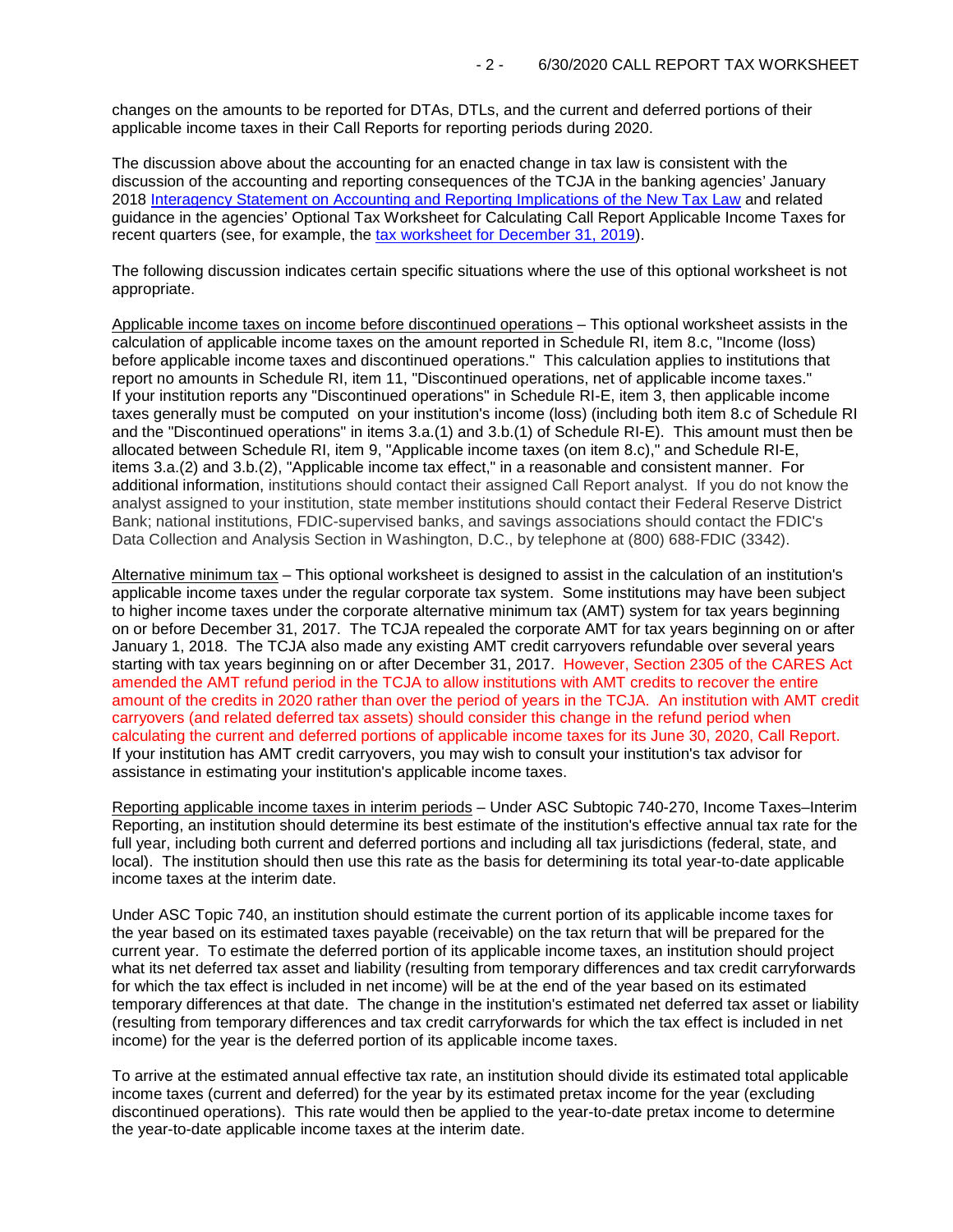Many institutions, or their parent holding companies, will perform the calculation of income tax expense in accordance with ASC Topic 740, including ASC Subtopic 740-270, when preparing their quarterly GAAPbased financial statements. These institutions should determine their applicable income taxes for the year-to-date reporting period covered by the Call Report in a similar manner. Accordingly, these institutions should not use this worksheet.

In contrast, some institutions may not have determined their interim period income taxes using the estimated annual effective rate. For these institutions, estimating the annual effective tax rate under the liability method may be difficult. These institutions may find it less burdensome to estimate their year-to-date applicable income taxes based upon their deferred tax asset or liability balances at the end of the quarter, rather than projecting these amounts through the end of the year. This optional worksheet follows this approach. An institution may use this approach if it will not likely result in significantly lower year-to-date applicable income taxes than as calculated under ASC Topic 740, including ASC Subtopic 740-270. Otherwise, an institution should follow some other reasonable approach for calculating applicable income taxes in interim periods in accordance with ASC Topic 740, including ASC Subtopic 740-270.

\* \* \* \* \* \* \* \* \* \* \* \* \* \* \* \* \* \* \* \* \* \* \* \* \* \* \* \* \* \* \* \*

**CALCULATION OF SCHEDULE RI, ITEM 9, "APPLICABLE INCOME TAXES (ON ITEM 8.c)" UNDER THE REGULAR CORPORATE TAX SYSTEM** [Applicable income taxes on Item 8.c include both amounts currently due (or refundable) calculated in Section A and deferred income taxes calculated in Section B.]

| Α.   | Income taxes due (refundable) for the year to date<br>(i.e., current portion of applicable income taxes)                                                                                                                                                                                                                                        |  |
|------|-------------------------------------------------------------------------------------------------------------------------------------------------------------------------------------------------------------------------------------------------------------------------------------------------------------------------------------------------|--|
| A.1. | Schedule RI, Item 8.c, "Income (loss) before applicable income taxes and                                                                                                                                                                                                                                                                        |  |
|      | A.2. Schedule RI, Memorandum Item 3, "Income on tax-exempt loans                                                                                                                                                                                                                                                                                |  |
| A.3. | Schedule RI, Memorandum Item 4, "Income on tax-exempt securities                                                                                                                                                                                                                                                                                |  |
| A.4. | Other income included in Schedule RI, Items 1, 5, and 6, (if any) which is                                                                                                                                                                                                                                                                      |  |
| A.5. | Other income not included in Schedule RI, Item 8.c, (if any) which is subject to                                                                                                                                                                                                                                                                |  |
| A.6. | For institutions filing the FFIEC 041 Call Report only, Schedule RI, Memorandum<br>Item 1, "Interest expense incurred to carry tax-exempt securities, loans, and leases<br>acquired after August 7, 1986, that is not deductible for federal income tax purposes" (+) _____                                                                     |  |
| A.7. | All other expenses included in Schedule RI, Item 8.c, that are not deductible<br>for federal income tax purposes in the current period (for institutions filing the<br>FFIEC 051 Call Report, include nondeductible interest expense incurred to carry<br>tax-exempt securities, loans, and leases acquired after August 7, 1986)  (+) ________ |  |
| A.8. | Other expenses not included in Schedule RI, Item 8.c, that are deductible for                                                                                                                                                                                                                                                                   |  |
| A.9. | Year-to-date income currently subject to federal income taxes before state<br>and local income taxes (Line A.1 minus Lines A.2, A.3, A.4, and A.8,                                                                                                                                                                                              |  |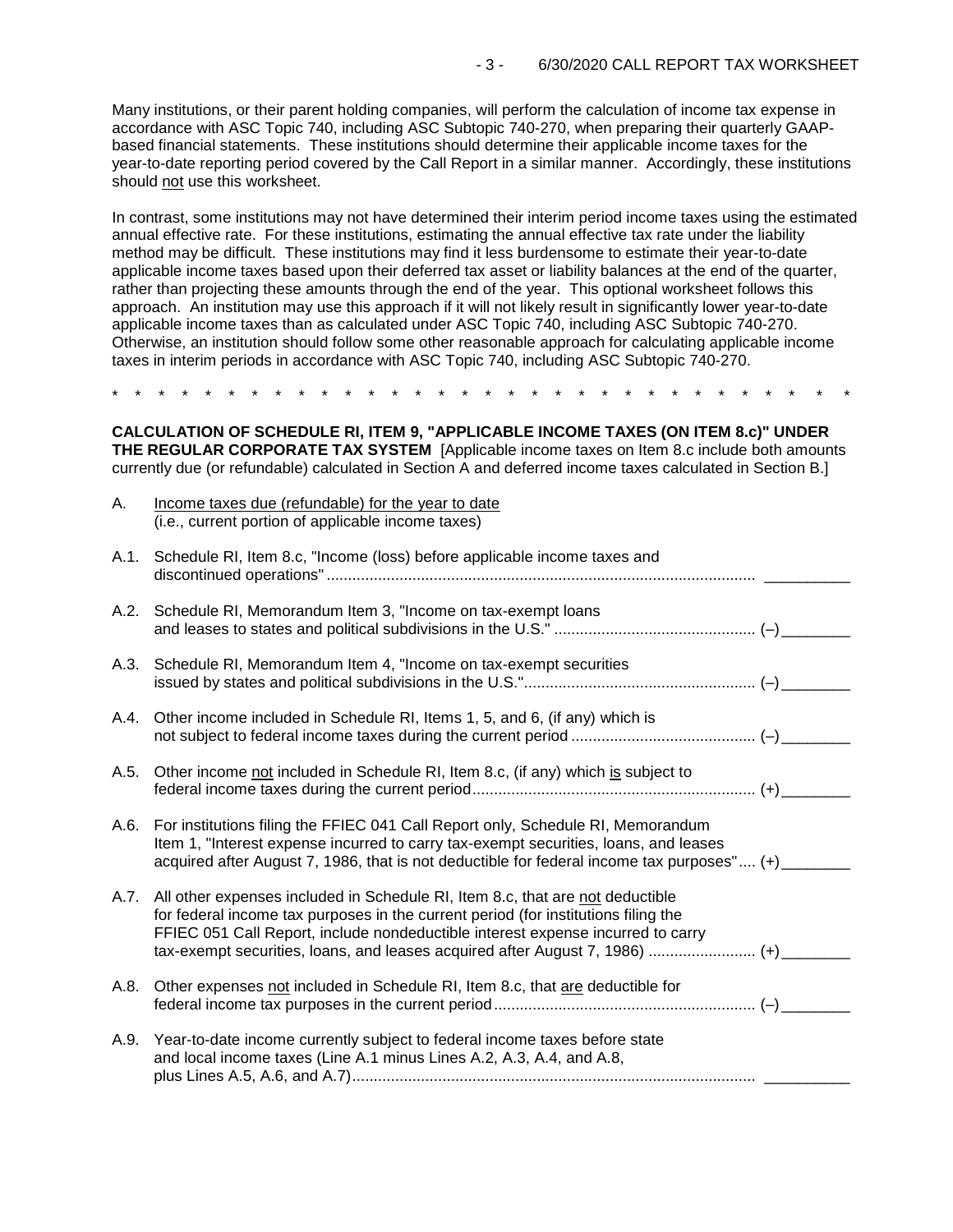| A.10. State and local income taxes due (refundable) for the year to date<br>(If the state and local tax laws applicable to your institution do not differ<br>significantly from federal income tax laws, an estimate of state and local<br>income taxes can be obtained by multiplying Line A.9 by the applicable |                |
|-------------------------------------------------------------------------------------------------------------------------------------------------------------------------------------------------------------------------------------------------------------------------------------------------------------------|----------------|
|                                                                                                                                                                                                                                                                                                                   |                |
|                                                                                                                                                                                                                                                                                                                   | $\frac{x2}{x}$ |
|                                                                                                                                                                                                                                                                                                                   |                |
| A.13. Net operating loss (NOL) carryforwards available at January 1, 2020,<br>to offset annualized federal taxable income (amount reported on this line                                                                                                                                                           |                |
| A.14. Annualized income currently subject to federal income taxes                                                                                                                                                                                                                                                 |                |
| A.15. Annualized federal income taxes currently due (refundable) on amount                                                                                                                                                                                                                                        | $\times 0.21$  |
| A.16. Year-to-date federal income taxes currently due (refundable) on amount                                                                                                                                                                                                                                      | x 0.5          |
|                                                                                                                                                                                                                                                                                                                   |                |
| A.18. State and local income taxes due (refundable) for the year to date                                                                                                                                                                                                                                          |                |
| A.19. Total income taxes currently due (refundable) for the year to date                                                                                                                                                                                                                                          |                |
| the contract of the contract of the contract of the contract of the contract of the contract of the contract of                                                                                                                                                                                                   |                |

#### B. Deferred income tax expense (benefit) for the year to date (i.e., deferred portion of applicable income taxes)

This section provides guidance for the determination of the deferred portion of applicable income taxes for the year to date under ASC Topic 740. This calculation considers federal, state, and local income taxes.

Deferred income tax expense (benefit) for the reporting period ending June 30, 2020, is generally measured in this worksheet as the change in the institution's net deferred tax assets or liabilities during the year-to-date period. Therefore, your institution should calculate its net deferred tax assets/liabilities at June 30, 2020, and compare this amount to the amount of your institution's net deferred tax assets/liabilities at December 31, 2019. A portion of the difference between these two amounts will be the deferred income tax expense (benefit) for the reporting period ending June 30, 2020. The remainder of the change in the net deferred tax assets/liabilities for the period generally should be charged or credited to "Other comprehensive income" (Schedule RI-A, item 10) [and, hence, to the "Accumulated other comprehensive income" component of equity capital (Schedule RC, item 26.b) that includes your institution's "Net unrealized holding gains (losses) on available-for-sale securities"]. The following steps assist in the calculation of these amounts.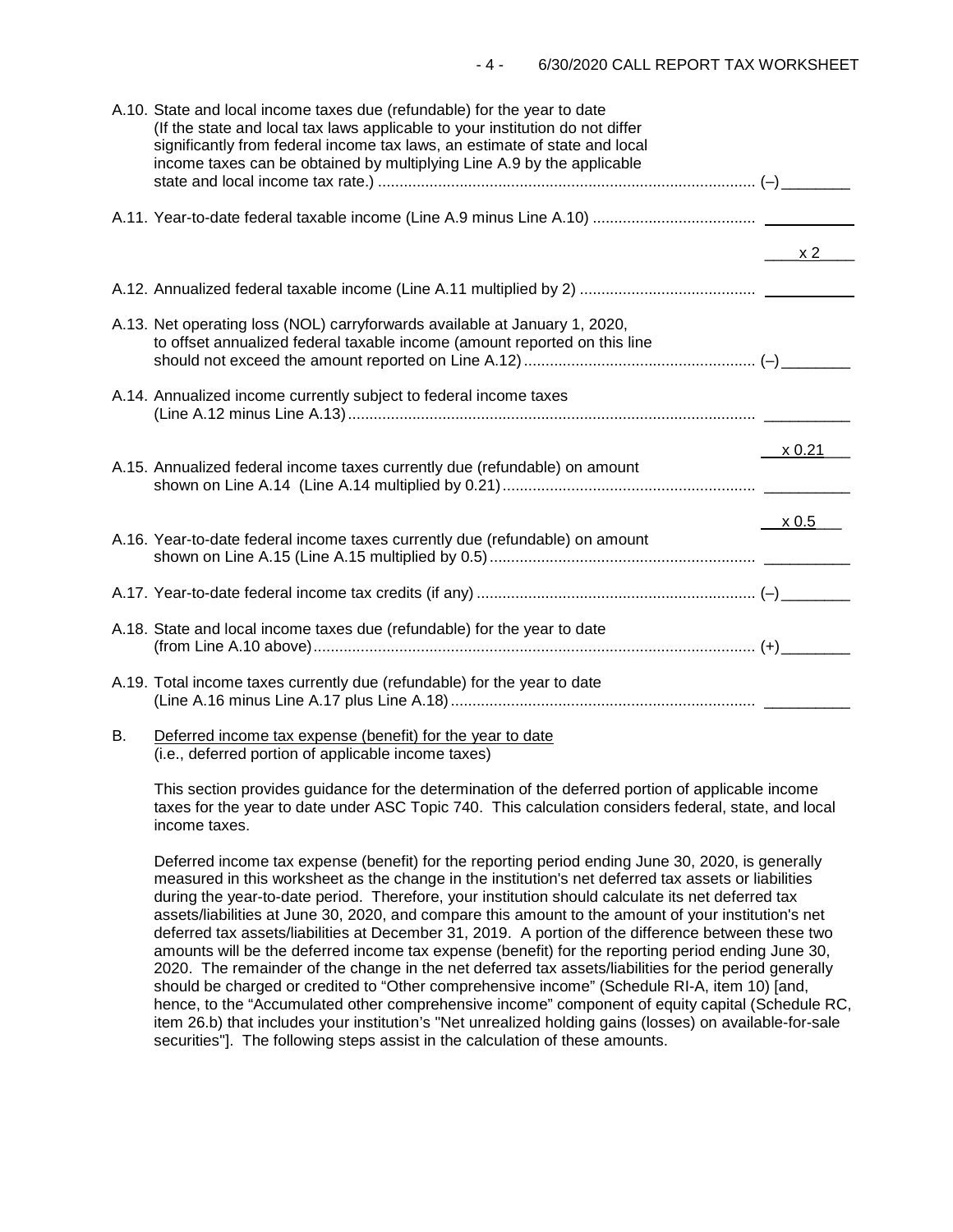### B.1. Identify types and amounts of temporary differences

Temporary differences essentially consist of all differences between the book and tax basis of an institution's assets and liabilities. In identifying these basis differences, an institution should consider assets and liabilities that may not exist on its books (such as repairs capitalized for tax purposes but expensed on the institution's books and Call Report) as well as assets and liabilities that have no tax basis (such as gains deferred on the institution's books and Call Report which have been recognized for tax purposes).

To ensure all temporary differences are identified, institutions should consider preparing a comprehensive tax-basis balance sheet and comparing it to the balance sheet on the institution's Call Report. As these differences are identified, the institution should categorize these amounts as deductible or taxable temporary differences. Also, institutions should not include those book-tax basis differences that are not considered temporary differences under ASC Topic 740. One such example is the excess of the cash surrender value of life insurance over premiums paid (if the policy will be held until the death of the insured). Refer to the Glossary entry for "income taxes" in the Call Report instructions and to ASC Topic 740 for additional information about temporary differences.

Listed below are some of the assets and liabilities that are frequently reported differently on an institution's federal income tax return than they are on the institution's books and Call Report. A booktax basis difference for a particular asset or liability may result from one or more temporary differences.

Under ASC Topic 740, the tax effects of most temporary differences are included in an institution's net income. However, the tax effects of certain items specified by ASC Topic 740 are charged or credited to other comprehensive income (which is outside of net income) and from there to a component of an institution's equity capital. The principal item of this type is identified separately below to assist institutions in properly recording their income tax amounts under ASC Topic 740.

Some of the items listed below may not involve temporary differences at your institution. Similarly, there may be other differences that exist in your institution that are not listed below. Institutions should ensure that they properly identify the appropriate differences specific to their institution.

An institution that can reasonably determine its tax basis balance sheet at June 30, 2020, may use the approach in Section B.1.a. to identify some of its temporary differences. If the tax basis balance sheet information at June 30, 2020, is not readily available, the institution may use the approach in Section B.1.b. to provide a reasonable estimate of the temporary differences at that date. Any institution using Section B.1.b. should ensure that the estimation method used for each temporary difference is appropriate for its facts and circumstances. Otherwise, the institution should make appropriate adjustments to Section B.1.b. or else use Section B.1.a. All institutions should complete Section B.1.c. for any other significant temporary differences.

### B.1.a. Differences in book-tax basis approach (COMPLETE ONLY IF A TAX-BASIS BALANCE SHEET IS PREPARED OR AVAILABLE)

Under this approach, record your institution's book and tax bases for the seven accounts listed in the following chart. Subtract the tax basis from the book basis to arrive at the difference. Then identify whether the difference is a taxable or deductible temporary difference. Note that a debit (Dr) difference indicates a taxable (T) temporary difference. A credit (<Cr>) difference indicates a deductible (<D>) temporary difference.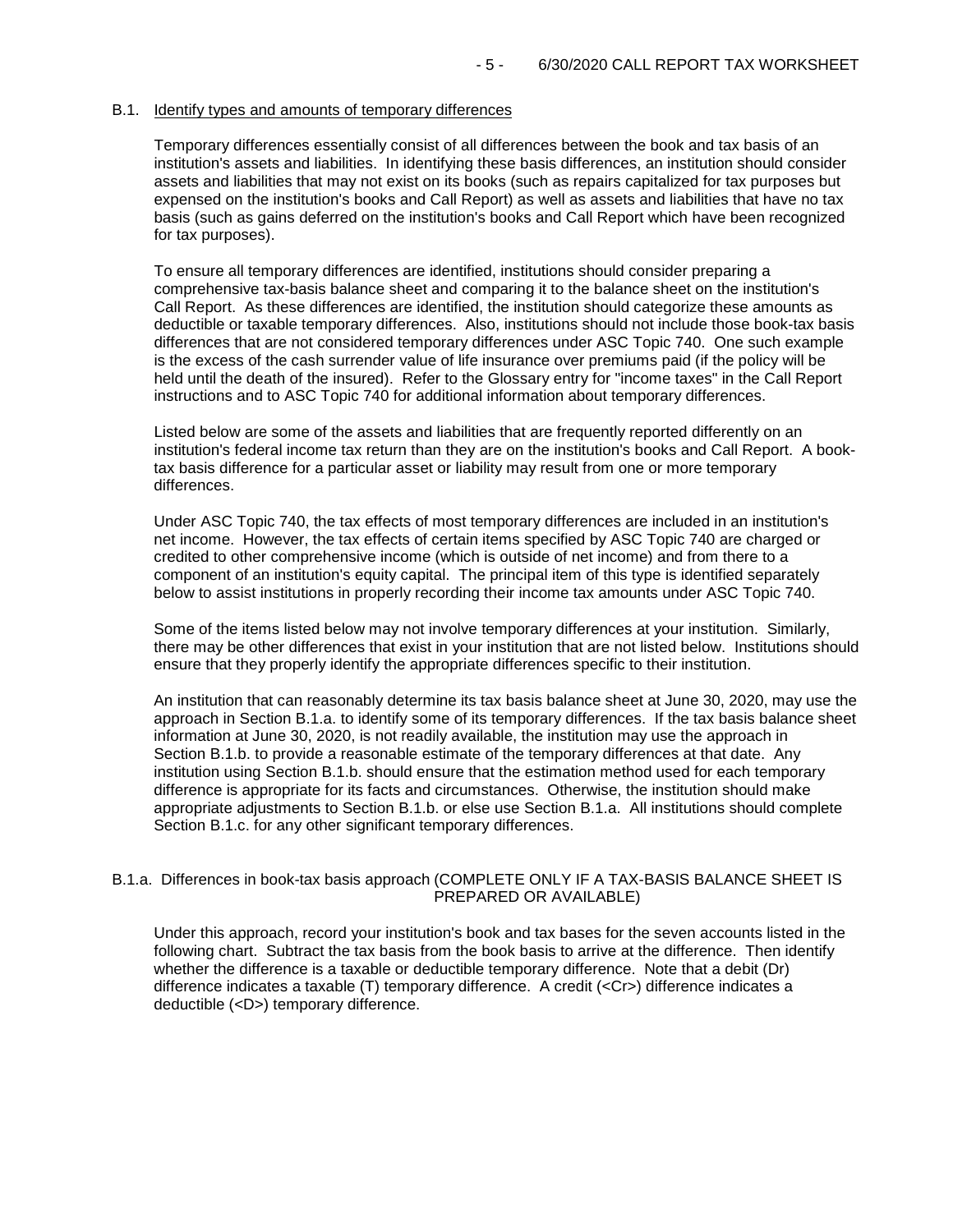B.1.a.1. Temporary differences for which the tax effect is charged or credited to other comprehensive income (and, hence, to the accumulated other comprehensive income component of equity capital):

|     |                                                                                                                                             | [A]<br><b>Book</b> | [B]<br>Tax   | [A]-[B]<br>Differ- |           |
|-----|---------------------------------------------------------------------------------------------------------------------------------------------|--------------------|--------------|--------------------|-----------|
|     |                                                                                                                                             | <b>Basis</b>       | <b>Basis</b> | ence               | туре      |
|     |                                                                                                                                             | Dr < Cr            | Dr < Cr      | Dr < Cr            | T <d></d> |
| (1) | Available-for-sale securities<br>recorded at fair value on the books<br>and Call Report but recorded at<br>amortized cost on the tax return |                    |              |                    |           |

An institution's available-for-sale securities, while reported at fair value on the books and the Call Report, may or may not be reported at fair value (i.e., "marked to market") on the institution's tax return. Institutions should consult their tax advisors when determining the tax status of their available-for-sale portfolio. If an institution's available-for-sale securities are reported differently on the books and Call Report than they are on an institution's tax return, the difference between the book basis and the tax basis of these securities results in a temporary difference and gives rise to a deferred tax asset or liability.

If an institution's available-for-sale securities are also "marked-to-market" on an institution's tax return, there would be no difference between the book and tax basis of these securities. Rather, the amount of the adjustment needed to reflect these securities at their fair value would be included in the institution's current period taxable income. The tax effect of this "mark-to-market" adjustment would be part of taxes currently due or refundable.

B.1.a.2. Temporary differences for which the tax effect is included in net income:

| (2) | Loans<br>[e.g., difference due to origination<br>fees and costs deferred and recognized<br>over the life of the loan on the books<br>and Call Report but recognized when<br>received and paid on the tax return]          | [A]<br><b>Book</b><br><b>Basis</b><br>Dr < Cr | [B]<br>Tax<br><b>Basis</b><br>Dr < Cr | [A]-[B]<br>Differ-<br>ence<br>Dr < Cr | Type<br>T <d></d> |
|-----|---------------------------------------------------------------------------------------------------------------------------------------------------------------------------------------------------------------------------|-----------------------------------------------|---------------------------------------|---------------------------------------|-------------------|
| (3) | Allowance for loan and lease losses (on<br>the books and Call Report)/Tax<br>bad debt reserve (on the tax return) <sup>1</sup>                                                                                            |                                               |                                       |                                       |                   |
| (4) | Other real estate owned<br>[e.g., difference due to writedowns<br>and valuation allowances reflected<br>on the books and Call Report that are<br>not recorded against the tax basis<br>until disposition of the property] |                                               |                                       |                                       |                   |

<span id="page-5-0"></span> <sup>1</sup> Savings institutions that previously took bad debt deductions for tax purposes using the percentage-of-taxable-income method set forth in Section 593 of the Internal Revenue Code should treat the book allowance for loan and lease losses as a deductible temporary difference and the excess, if any, of the tax bad debt reserve (that has not yet been recaptured) over the base year reserve balance (generally 1987) as a taxable temporary difference, rather than treating the allowance and the tax bad debt reserve as one difference.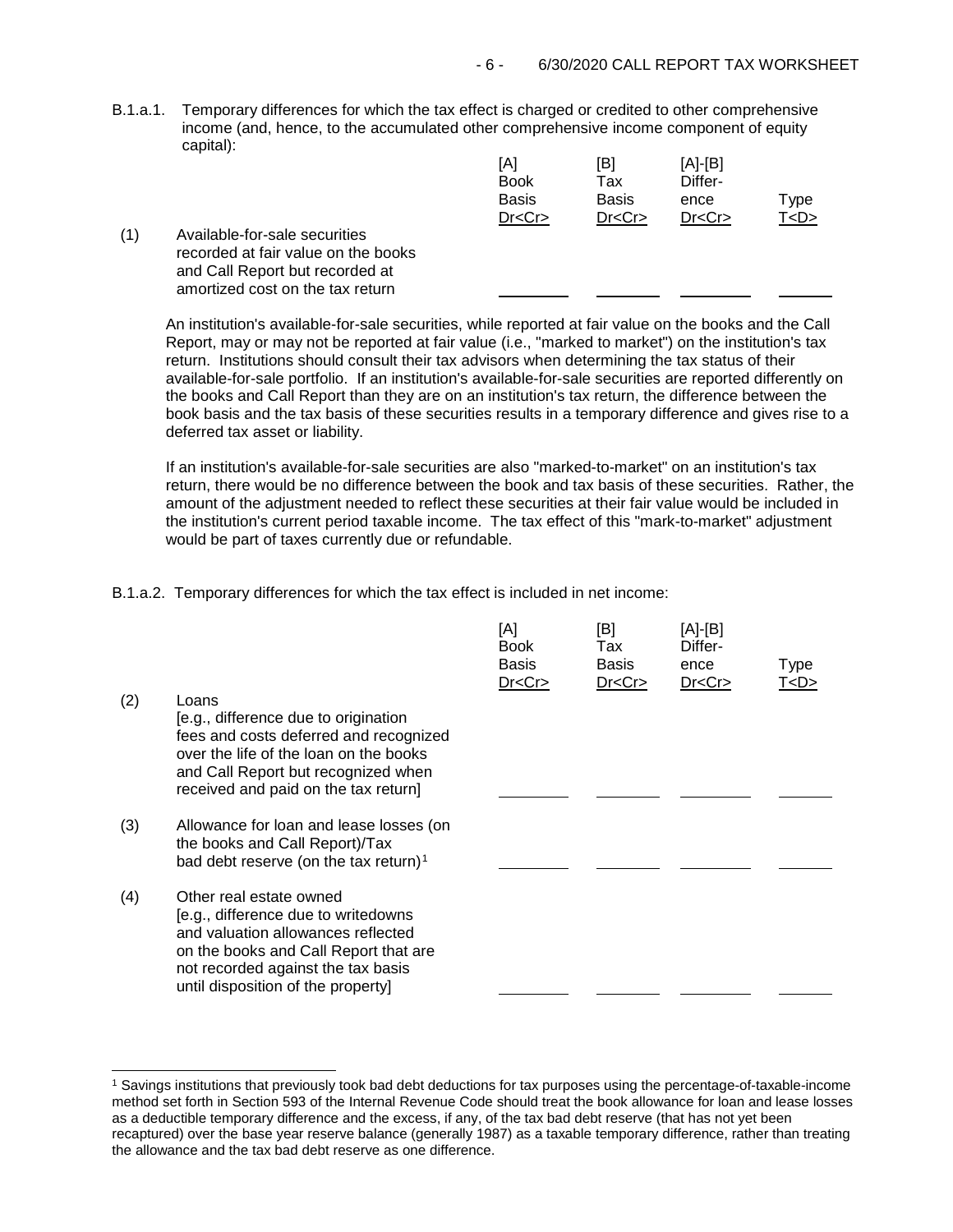## - 7 - 6/30/2020 CALL REPORT TAX WORKSHEET

| (5) | Premises and equipment, net<br>[e.g., difference due to different<br>depreciation methods and rates for<br>book and tax purposes]                                                                                                           | [A]<br><b>Book</b><br><b>Basis</b><br>Dr < Cr | [B]<br>Tax<br><b>Basis</b><br>Dr < Cr | [A]-[B]<br>Differ-<br>ence<br>Dr < Cr | Type<br><u>T<d></d></u> |
|-----|---------------------------------------------------------------------------------------------------------------------------------------------------------------------------------------------------------------------------------------------|-----------------------------------------------|---------------------------------------|---------------------------------------|-------------------------|
| (6) | Interest earned, not collected<br>on loans<br>[e.g., difference due to interest<br>on nonaccrual loans not recorded<br>on books and Call Report but<br>recognized on the tax return]                                                        |                                               |                                       |                                       |                         |
| (7) | Equity securities with readily determinable<br>fair values not held for trading*<br>[e.g., difference due to equity securities<br>recorded at fair value on the books and Call<br>Report but recorded on a cost basis on the<br>tax return] |                                               |                                       |                                       |                         |

\* (To be completed only by institutions that have adopted Accounting Standards Update 2016-01, which includes provisions governing the accounting for investments in equity securities with readily determinable fair values, if such securities are reported differently on the books and Call Report than on the tax return.)

# B.1.b. Rollforward of Temporary Differences Approach (DO NOT COMPLETE IF SECTION B.1.a. WAS COMPLETED)

NOTE: Changes in temporary differences from December 31, 2019, need only be considered if they are significant in amount. If a change is not significant, use the amount of the temporary difference as of December 31, 2019, in the 6/30/20 Temporary Difference column. Note that a debit (Dr) difference indicates a taxable (T) temporary difference. A credit (<Cr>) difference indicates a deductible (<D>) temporary difference.

B.1.b.1. Temporary differences for which the tax effect is charged or credited to other comprehensive income (and, hence, to the accumulated other comprehensive income component of equity capital): 6/30/20

|     |                                                                                                                                                                                                                                                                                                                                                                                                  | Dr < Cr | <u>UJUU ZU</u><br>Temporary<br><b>Difference</b><br>Dr < Cr | <b>Type</b><br>T < D > |  |
|-----|--------------------------------------------------------------------------------------------------------------------------------------------------------------------------------------------------------------------------------------------------------------------------------------------------------------------------------------------------------------------------------------------------|---------|-------------------------------------------------------------|------------------------|--|
| (1) | Available-for-sale securities<br>(To be completed only if available-for-sale securities<br>are reported differently on the books and Call Report<br>than on the tax return):<br>Balance (at fair value) of available-for-sale securities<br>on books and Call Report at 6/30/20<br>Less: Amortized cost of available-for-sale<br>securities at 6/30/20<br>Estimated 6/30/20 temporary difference |         |                                                             |                        |  |

NOTE: See the discussion of available-for-sale securities in Section B.1.a.1 above. Institutions should consult their tax advisors when determining the tax status of their available-for-sale securities.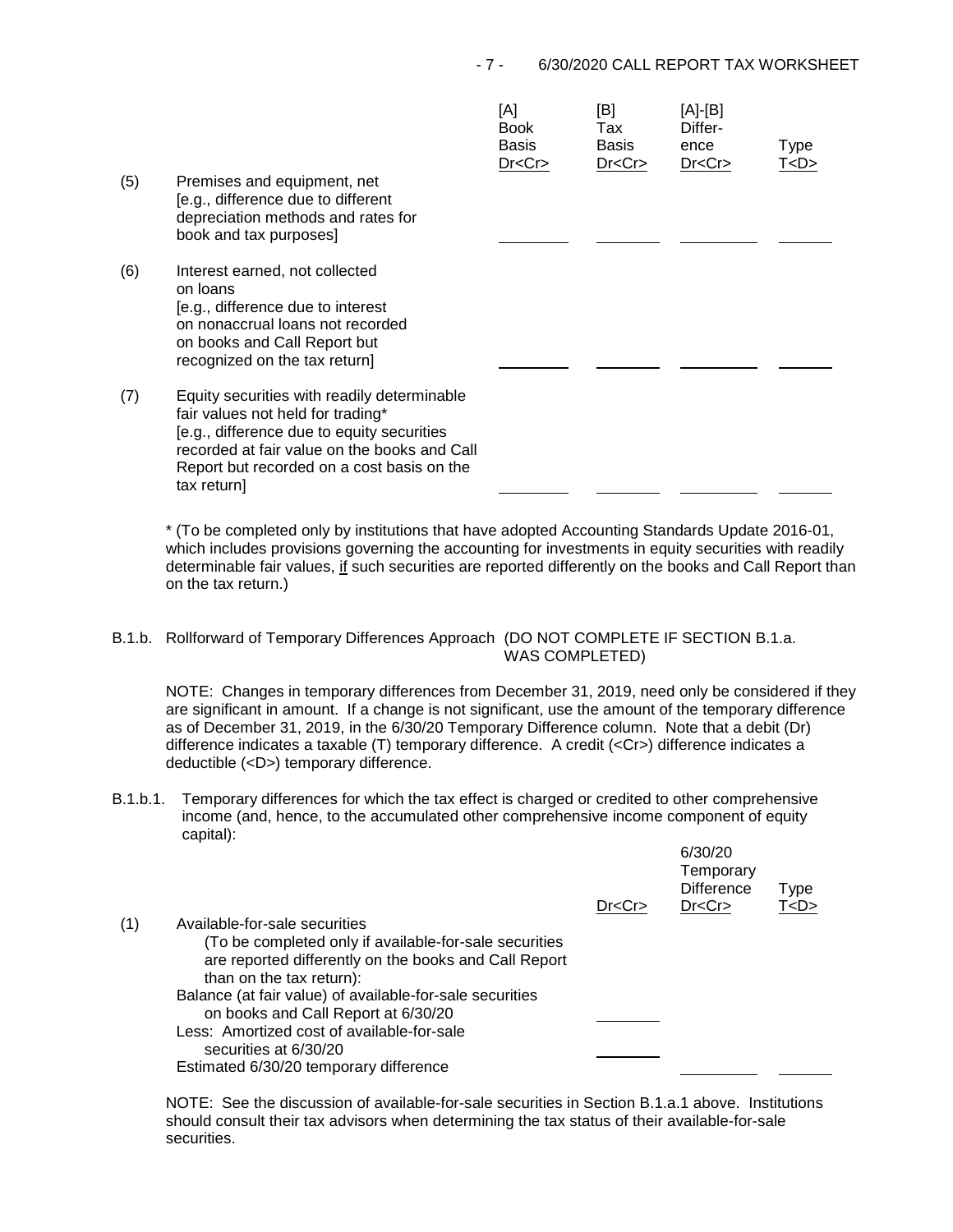B.1.b.2. Temporary differences for which the tax effect is included in net income:

|     |                                                                                                                                                                                                                                         | Dr < Cr | 6/30/20<br>Temporary<br><b>Difference</b><br>Dr < Cr | <b>Type</b><br>T < D > |
|-----|-----------------------------------------------------------------------------------------------------------------------------------------------------------------------------------------------------------------------------------------|---------|------------------------------------------------------|------------------------|
| (2) | Loans:<br>Difference at 6/30/20 approximates the amount of<br>deferred loan fee income, net of deferred loan<br>origination costs, on books and Call Report at 6/30/20                                                                  |         |                                                      |                        |
| (3) | Allowance for loan and lease losses: <sup>2</sup>                                                                                                                                                                                       |         |                                                      |                        |
|     | For institutions on the specific charge-off method for tax<br>purposes (i.e., for institutions with no tax bad debt<br>reserve):                                                                                                        |         |                                                      |                        |
|     | Difference at 6/30/20 approximates the balance of the<br>allowance for loan and lease losses on books and<br>Call Report at 6/30/20                                                                                                     |         |                                                      |                        |
|     | For institutions on the reserve method for tax purposes:<br>Temporary difference at 12/31/19 T <d><br/>Less: Provision for loan and lease losses on books<br/>and Call Report year to date</d>                                          |         |                                                      |                        |
|     | Plus: Estimated additions to tax reserve year to date*<br>Estimated 6/30/20 temporary difference                                                                                                                                        |         |                                                      |                        |
|     | * Generally, this amount may be estimated by multiplying<br>the addition to the institution's tax reserve for 2019 by 0.5.                                                                                                              |         |                                                      |                        |
| (4) | Other real estate owned:                                                                                                                                                                                                                |         |                                                      |                        |
|     | Choose the method from (a) and (b) below that is<br>appropriate for your institution. Do not complete both (a)<br>and (b).                                                                                                              |         |                                                      |                        |
|     | (a) Balance of other real estate owned valuation<br>allowances on books and Call Report at 6/30/20 T <d></d>                                                                                                                            |         |                                                      |                        |
|     | (b) Temporary difference at 12/31/19 T <d></d>                                                                                                                                                                                          |         |                                                      |                        |
|     | Less: Provisions taken year to date on books and<br>Call Report for properties held on 6/30/20<br>Plus: Amount of writedowns taken before 1/1/20 on<br>books for properties sold year to date<br>Estimated 6/30/20 temporary difference |         |                                                      |                        |

<span id="page-7-0"></span><sup>&</sup>lt;sup>2</sup> Savings institutions that previously took bad debt deductions for tax purposes using the percentage-of-taxable-income method set forth in Section 593 of the Internal Revenue Code should treat the book allowance for loan and lease losses as a deductible temporary difference and the excess, if any, of the tax bad debt reserve (that has not yet been recaptured) over the base year reserve balance (generally 1987) as a taxable temporary difference, rather than treating the allowance and the tax bad debt reserve as one difference.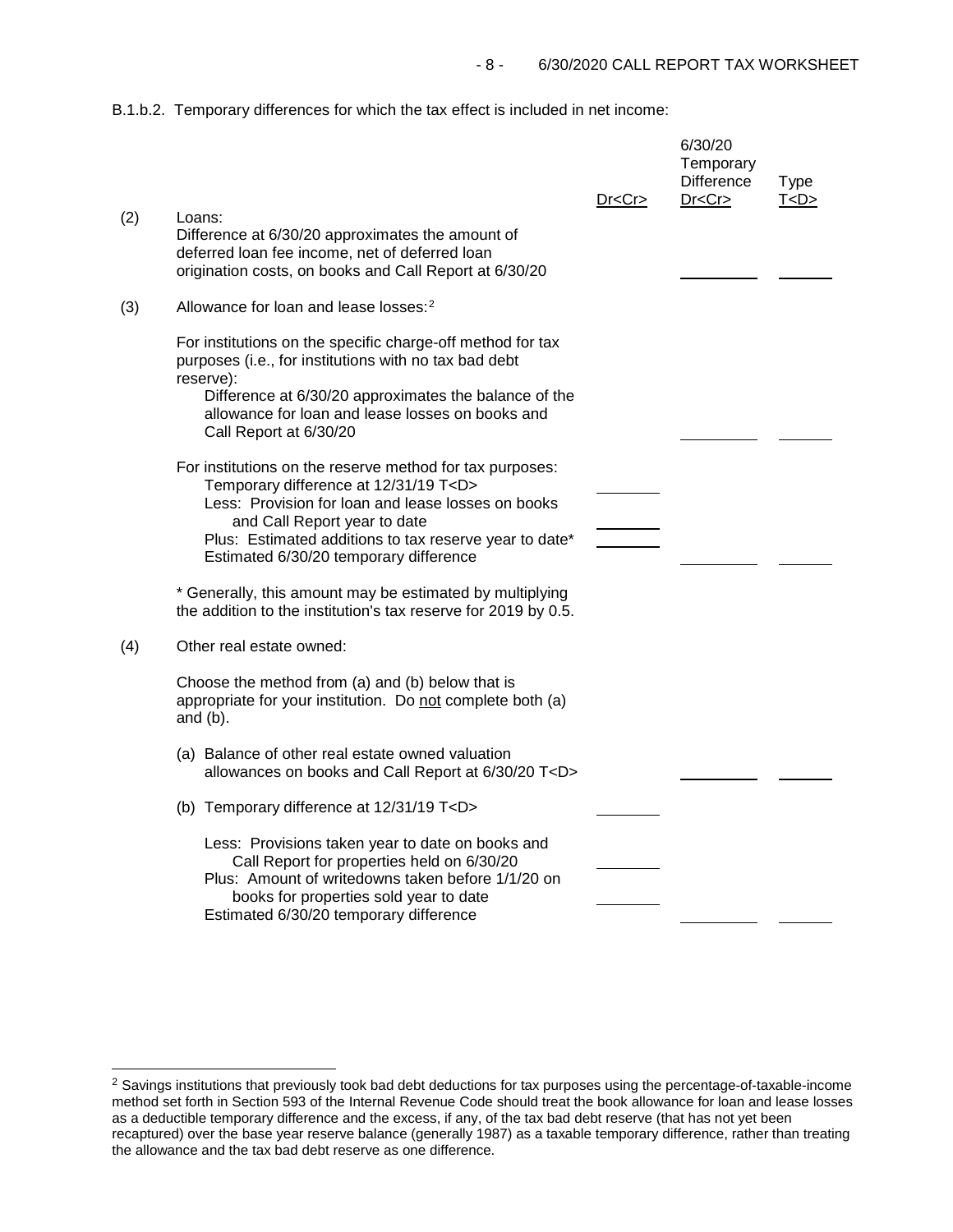| (5) | Premises and equipment, net:                                                                                                                                                                                                                                                                                                                                                                                                                                                                                                                | Dr < Cr | 6/30/20<br>Temporary<br><b>Difference</b><br>Dr < Cr | <b>Type</b><br>T < D > |
|-----|---------------------------------------------------------------------------------------------------------------------------------------------------------------------------------------------------------------------------------------------------------------------------------------------------------------------------------------------------------------------------------------------------------------------------------------------------------------------------------------------------------------------------------------------|---------|------------------------------------------------------|------------------------|
|     | Temporary difference at 12/31/19 T <d><br/>Less: Depreciation recorded on books and<br/>Call Report year to date<br/>Plus: Estimated tax depreciation year to date*<br/>Plus/less: Estimate of difference in book and tax basis<br/>of fixed assets sold year to date<br/>Estimated 6/30/20 temporary difference<br/>* Generally, this amount may be estimated by<br/>multiplying 2019 tax depreciation by 0.5.</d>                                                                                                                         |         |                                                      |                        |
| (6) | Interest earned not collected on nonaccrual loans:<br>Temporary difference at 12/31/19 T <d><br/>Plus: Estimated additional interest on<br/>nonaccrual loans year to date<br/>Less: Interest received on nonaccrual<br/>loans year to date<br/>Estimated 6/30/20 temporary difference</d>                                                                                                                                                                                                                                                   |         |                                                      |                        |
| (7) | Equity securities with readily determinable fair values not<br>held for trading<br>(To be completed only if such equity securities<br>are reported differently on the books and Call Report<br>than on the tax return):<br>Balance (at fair value) of equity securities with<br>readily determinable fair values not held for<br>trading on books and Call Report at 6/30/20<br>Less: Cost basis of equity securities with<br>readily determinable fair values not<br>held for trading at 6/30/20<br>Estimated 6/30/20 temporary difference |         |                                                      |                        |

## B.1.c. Other temporary differences (TO BE COMPLETED BY ALL INSTITUTIONS USING WORKSHEET)

If the institution has other material temporary differences, include those differences below. Indicate whether these other temporary differences are taxable or deductible temporary differences. In addition, any differences for which the tax effect is charged or credited to other comprehensive income (and, hence, to the accumulated other comprehensive income component of equity capital) should be designated accordingly.

Examples of other temporary differences include: accrued liabilities or prepaid expenses recorded differently on the books and Call Report than reported on the tax return, differences in the basis of assets and liabilities resulting from business combinations, equity investments without readily determinable fair values reported differently on the books and Call Report than on the tax return, investments in stock of unconsolidated subsidiaries (undistributed earnings recognized on the books and Call Report but not in the tax return), and intangible assets which have different amortization periods and/or methods used in the tax return than those used on the books and Call Report.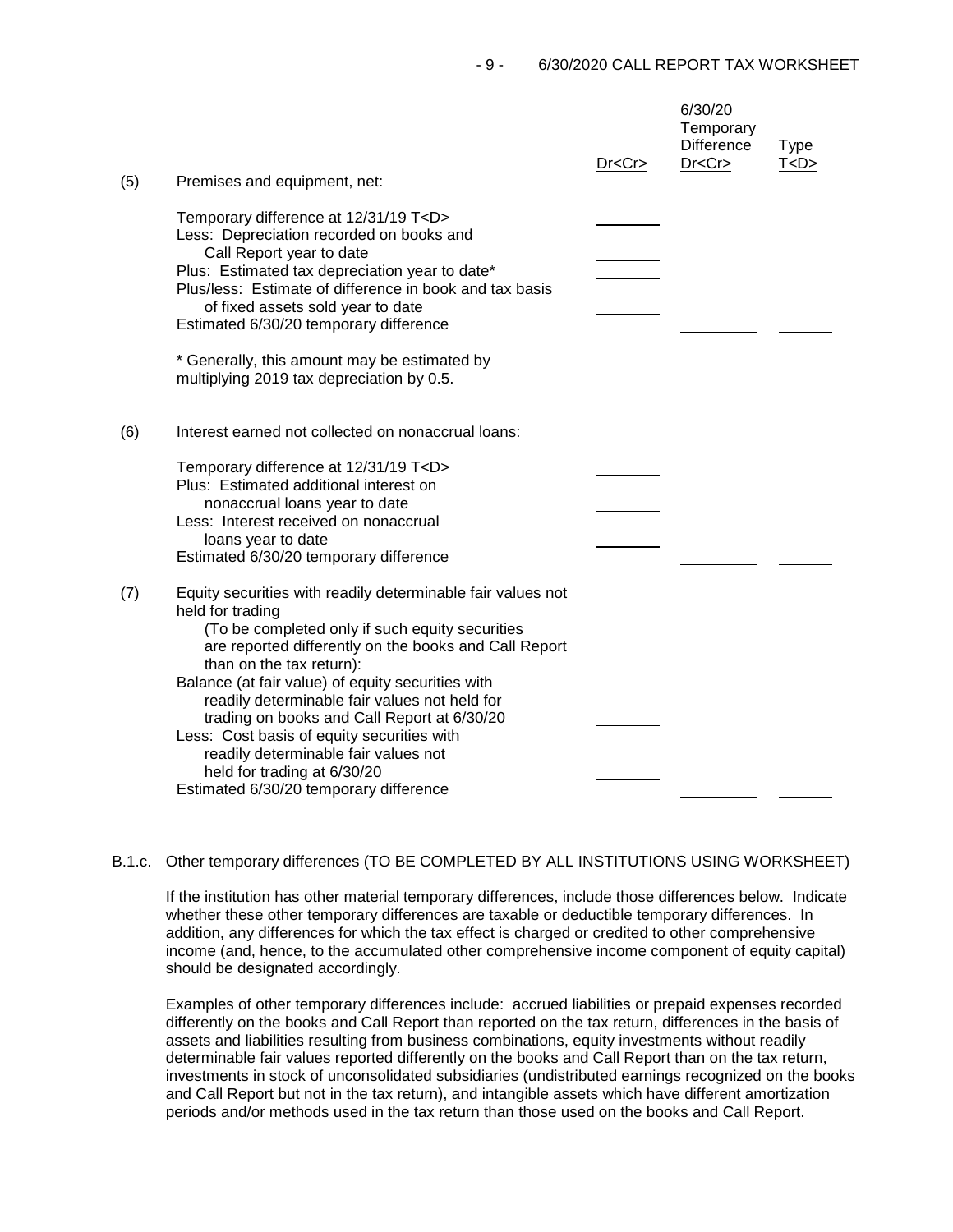Note that a debit (Dr) difference indicates a taxable (T) temporary difference. A credit (<Cr>) difference indicates a deductible (<D>) temporary difference.

| Other temporary differences: | [A]<br><b>Book</b><br><b>Basis</b><br>Dr < Cr | [B]<br>Tax<br><b>Basis</b><br>Dr < Cr | $[A]-[B]$<br>Differ-<br>ence<br>Dr < Cr | Type<br>T < D > |
|------------------------------|-----------------------------------------------|---------------------------------------|-----------------------------------------|-----------------|
|                              |                                               |                                       |                                         |                 |

# B.2. Total temporary differences

|      |                             | a. Total taxable temporary differences for which the tax effect is included<br>in net income (sum of appropriate taxable temporary differences, i.e.,                                                                                               |                                                                                                                                                                                         |
|------|-----------------------------|-----------------------------------------------------------------------------------------------------------------------------------------------------------------------------------------------------------------------------------------------------|-----------------------------------------------------------------------------------------------------------------------------------------------------------------------------------------|
|      |                             | b. Total taxable temporary differences for which the tax effect is charged<br>or credited to other comprehensive income (sum of appropriate taxable                                                                                                 | temporary differences, i.e., differences marked "T," identified in Section B.1)                                                                                                         |
|      |                             | c. Total deductible temporary differences for which the tax effect is<br>included in net income (sum of appropriate deductible temporary<br>differences, i.e., differences marked " <d>," identified in Section B.1.</d>                            |                                                                                                                                                                                         |
|      |                             | d. Total deductible temporary differences for which the tax effect is charged<br>or credited to other comprehensive income (sum of appropriate deductible<br>temporary differences, i.e., differences marked " <d>," identified in Section B.1.</d> |                                                                                                                                                                                         |
| B.3. |                             |                                                                                                                                                                                                                                                     | Identify remaining tax carryforwards (add additional lines for additional carryforwards, if necessary)                                                                                  |
|      |                             | a. Net operating loss (NOL) carryforwards <sup>3</sup><br>Year NOL Originated_______<br>Year NOL Originated                                                                                                                                         | Amount _______________<br>Amount _______________<br>Total _____________                                                                                                                 |
|      | following calculation:      | were reported in Line A.13, the amount to be reported here can be estimated with the<br>NOL carryforwards available at 1/1/20 less<br>[(the amount of NOL carryforwards estimated to<br>be used per Line A.13.c) $x(0.5)$ ]                         | In determining the amount of NOL carryforwards, your institution should consider the effect of<br>any NOL carryforwards used in Section A to reduce taxes currently due. If any amounts |
|      | b. Tax credit carryforwards |                                                                                                                                                                                                                                                     |                                                                                                                                                                                         |

<span id="page-9-0"></span> <sup>3</sup> In general, the 2017 Tax Cuts and Jobs Act makes the NOL carryforward period indefinite.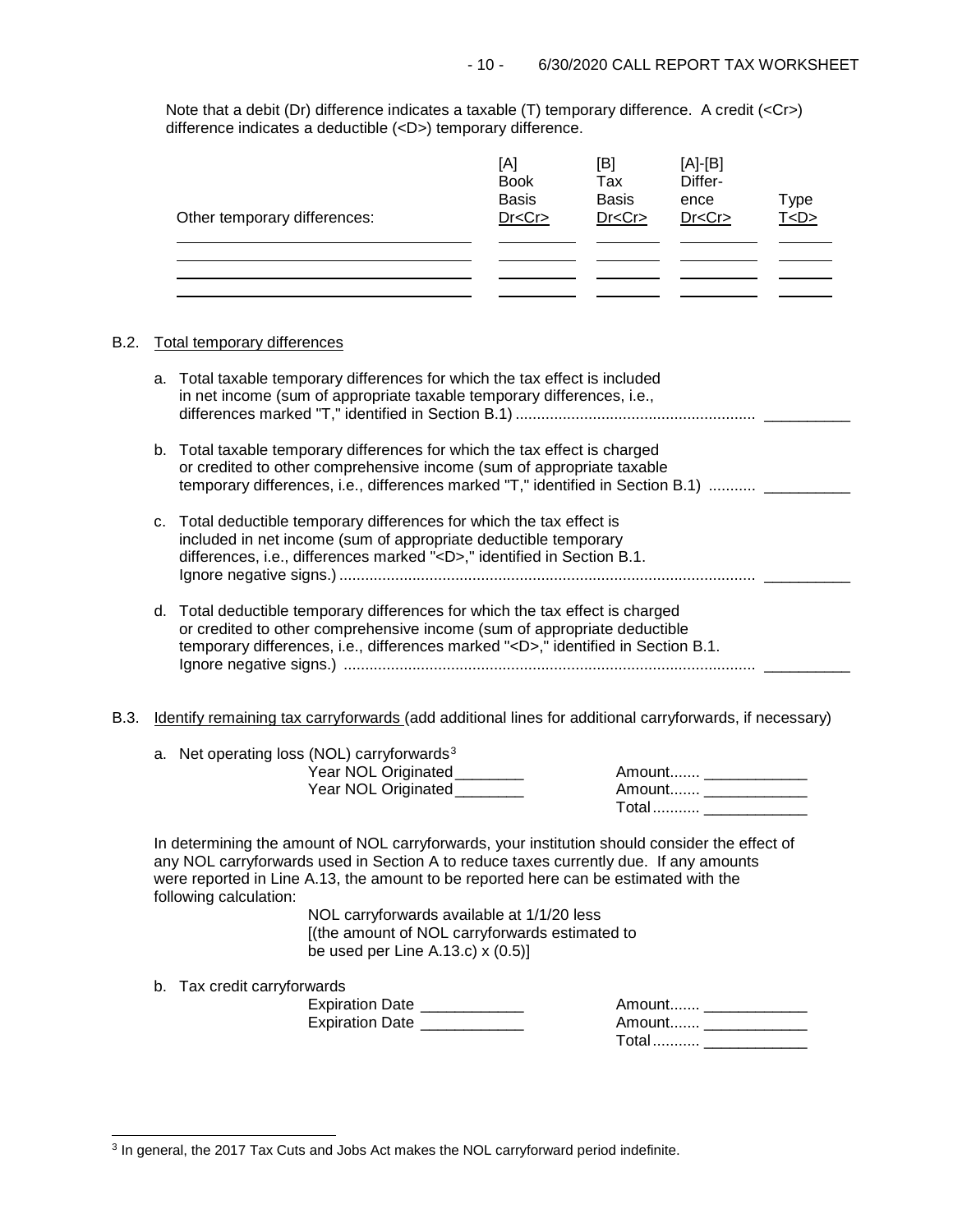# B.4. Calculate deferred tax liability for federal income tax purposes at June 30, 2020.

|      |    | a. Total taxable temporary differences for which the tax effect is included                                                                                                                                                                                                                                    |  |
|------|----|----------------------------------------------------------------------------------------------------------------------------------------------------------------------------------------------------------------------------------------------------------------------------------------------------------------|--|
|      |    | b. Deferred tax liability resulting from taxable temporary differences for<br>which the tax effect is included in net income (Line B.4.a multiplied by<br>the tax rate expected to apply when the amount of taxable temporary                                                                                  |  |
|      |    | c. Total taxable temporary differences for which the tax effect is charged                                                                                                                                                                                                                                     |  |
|      |    | d. Deferred tax liability resulting from taxable temporary differences for<br>which the tax effect is charged or credited to other comprehensive income<br>(Line B.4.c multiplied by the tax rate expected to apply when the amount<br>of taxable temporary differences result in additional taxable income in |  |
|      |    | e. Total deferred tax liability for federal income tax purposes at                                                                                                                                                                                                                                             |  |
| B.5. |    | Calculate deferred tax asset for federal income tax purposes at June 30, 2020.                                                                                                                                                                                                                                 |  |
|      |    | a. Total deductible temporary differences for which the tax effect is                                                                                                                                                                                                                                          |  |
|      |    | b. Deferred tax asset resulting from deductible temporary differences for<br>which the tax effect is included in net income (Line B.5.a multiplied by the<br>tax rate expected to apply when the amount of deductible temporary                                                                                |  |
|      | c. | Deferred tax asset resulting from net operating loss carryforwards<br>(Line B.3.a multiplied by the tax rate expected to apply when the<br>net operating loss carryforwards are utilized in future periods) <sup>4</sup> (+)                                                                                   |  |
|      |    | d. Tax credit carryforwards available to reduce taxes payable in future                                                                                                                                                                                                                                        |  |
|      | e. | Total deferred tax assets for which the tax effect is included in                                                                                                                                                                                                                                              |  |
|      | f. | Total deductible temporary differences for which the tax effect is charged                                                                                                                                                                                                                                     |  |

-

<span id="page-10-0"></span><sup>4</sup> Under current tax law, the federal tax rate expected to apply for tax years beginning on or after January 1, 2018, is 21 percent. Refer to the discussion of the "applicable tax rate" in the Glossary entry for "income taxes" in the Call Report instructions and to footnote 6 on page 13 of this worksheet for further information.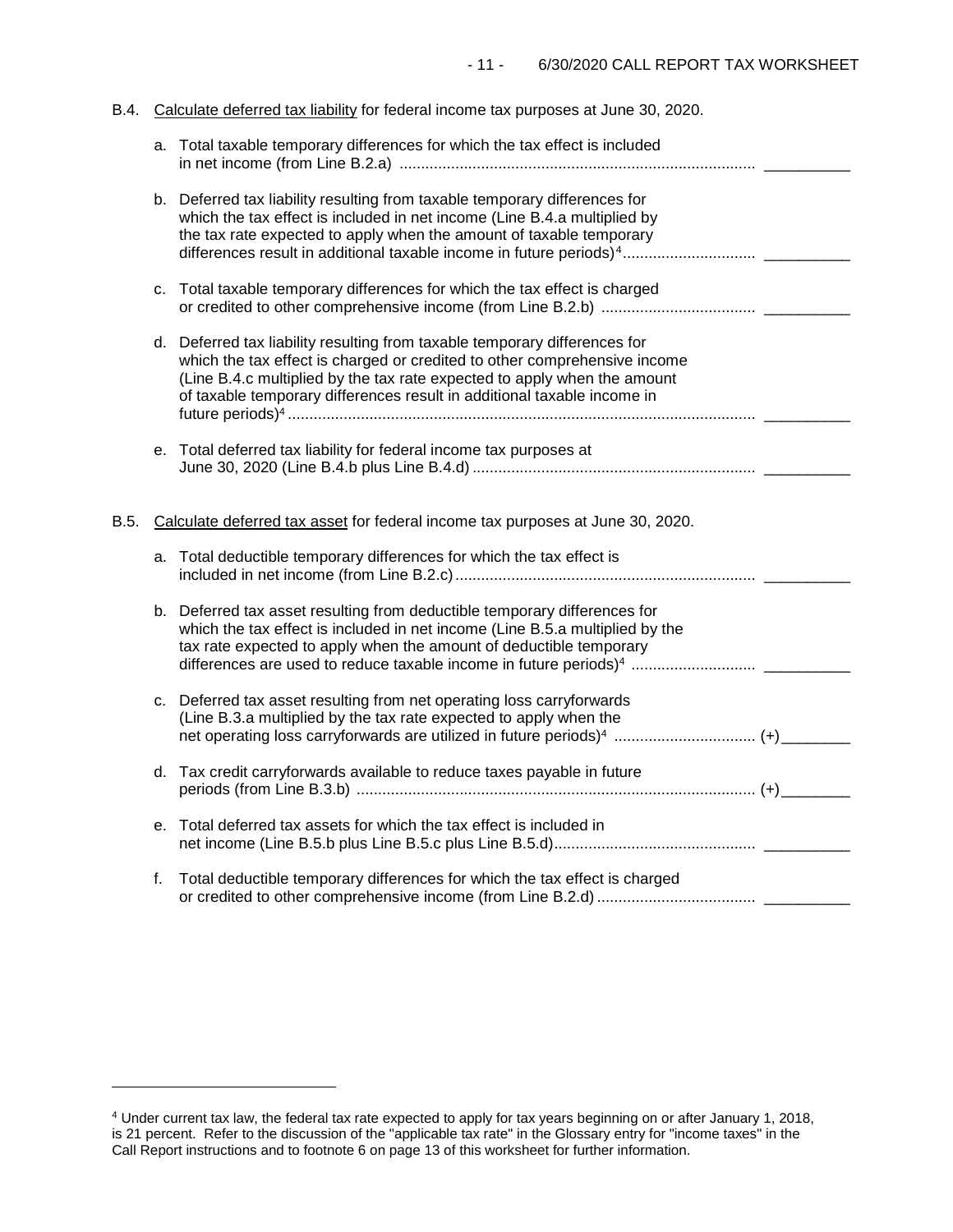- g. Deferred tax asset resulting from deductible temporary differences for which the tax effect is charged or credited to other comprehensive income (Line B.5.f multiplied by the tax rate expected to apply when the amount of deductible temporary differences are used to reduce taxable income in future periods)5 ......................................................................................................... \_\_\_\_\_\_\_\_\_\_
- h. Total deferred tax assets for federal income tax purposes before valuation allowance, if any (Line B.5.e plus Line B.5.g)............................................... \_\_\_\_\_\_\_\_\_\_

#### B.6. Assessing the need for a valuation allowance

Institutions must consider all available evidence, both positive and negative, in assessing the need for a valuation allowance to reduce the total deferred tax assets for federal income tax purposes in Line B.5.h to the amount that is more likely than not to be realized. The future realization of deferred tax assets ultimately depends on the existence of sufficient taxable income of the appropriate character in either the carryback or carryforward period. Four sources of taxable income may be available to realize deferred tax assets:

- (1) Taxable income in carryback years (which can be offset to recover taxes previously paid),
- (2) Reversing taxable temporary differences,
- (3) Future taxable income (exclusive of reversing temporary differences and carryforwards), and
- (4) Tax-planning strategies.

In general, positive evidence refers to the existence of one or more of the four sources of taxable income. To the extent evidence about one or more sources of taxable income is sufficient to support a conclusion that a valuation allowance is not necessary (i.e., the institution can conclude that the deferred tax asset is more likely than not to be realized), other sources need not be considered. However, if a valuation allowance is needed, each source of income must be evaluated to determine the appropriate amount of the allowance needed.

Evidence used in determining the valuation allowance should be subject to objective verification. The weight given to evidence when both positive and negative evidence exist should be consistent with the extent to which it can be objectively verified. Under ASC Topic 740, the existence of a cumulative loss for the prior three years is significant negative evidence that would be difficult for an institution to overcome.

Refer to the discussion of the "valuation allowance" in the Glossary entry for "income taxes" in the Call Report instructions for further information.

| Line B.6:<br>Valuation allowance to reduce the total deferred tax assets for federal<br>income tax purposes in Line B.5.h to the amount that is more likely   |
|---------------------------------------------------------------------------------------------------------------------------------------------------------------|
| B.7. Deferred tax asset for federal income tax purposes, net of valuation                                                                                     |
| B.8. Net deferred tax asset (liability) for federal income tax purposes at June 30,<br>2020 (Line B.7 minus Line B.4.e) (Report this amount in Schedule RC-F, |

<sup>5</sup> Under current tax law, the federal tax rate expected to apply for tax years beginning on or after January 1, 2018, is 21 percent. Refer to the discussion of the "applicable tax rate" in the Glossary entry for "income taxes" in the Call Report instructions and to footnote 6 on page 13 of this worksheet for further information.